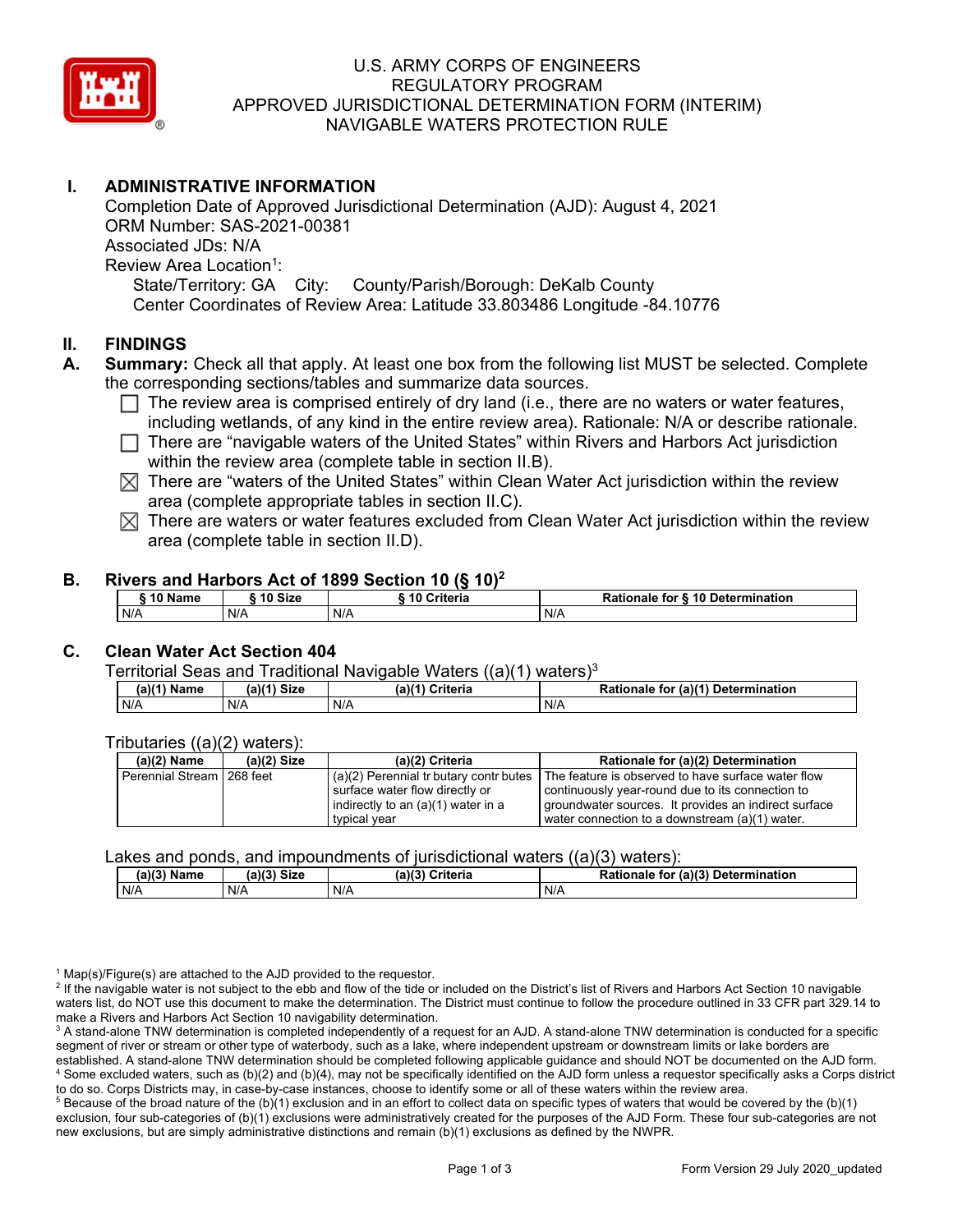

## U.S. ARMY CORPS OF ENGINEERS REGULATORY PROGRAM APPROVED JURISDICTIONAL DETERMINATION FORM (INTERIM) NAVIGABLE WATERS PROTECTION RULE

#### Adjacent wetlands ((a)(4) waters):

| $(a)(4)$ Name | .<br>(a)(4) Size | .<br>Criteria<br>(a)(4) | Rationale for (a)(4) Determination |
|---------------|------------------|-------------------------|------------------------------------|
| N/A           | N/A              | N/A                     | $N/\ell$                           |

# **D. Excluded Waters or Features**

Excluded waters  $((b)(1) - (b)(12))^4$ :

| <b>Exclusion Name</b> | <b>Exclusion Size</b> | Exclusion <sup>5</sup>              | <b>Rationale for Exclusion Determination</b>        |
|-----------------------|-----------------------|-------------------------------------|-----------------------------------------------------|
| Ephemeral             | 269 feet              | (b)(3) Ephemeral feature, including | The feature has a discontinuous bed and bank, and   |
| Swale                 |                       | an ephemeral stream, swale, gully,  | discontinuous ordinary high-water mark. The feature |
|                       |                       | rill, or pool                       | flows only in direct response to precipitation.     |
|                       |                       |                                     |                                                     |

# **III. SUPPORTING INFORMATION**

**A. Select/enter all resources** that were used to aid in this determination and attach data/maps to this document and/or references/citations in the administrative record, as appropriate.

**\_X\_** Information submitted by, or on behalf of, the applicant/consultant: *PJD Submittal dated May 12, 2021.* 

This information *(is not)* sufficient for purposes of this AJD.

Rationale: *Limited information was documented in the request necessitating a site visit.*  **\_\_\_** Data sheets prepared by the Corps: *Title(s) and/or date(s).* 

- **\_X\_** Photographs: *Aerial and Site Photographs dated July 12, 2021.*
- **\_X\_** Corps Site visit(s) conducted on *July 12, 2021.*

**\_\_\_** Previous Jurisdictional Determinations (AJDs or PJDs): *ORM Number(s) and date(s).* 

- **\_X\_** Antecedent Precipitation Tool: *provide detailed discussion in Section III.B.*
- **\_X\_** USDA NRCS Soil Survey: *Online soil mapper accessed October 9, 2020.*
- **\_X\_** USFWS NWI maps: *NWI Online Mapper accessed April 9, 2021.*
- **\_X\_** USGS topographic maps: *NWI Online Mapper accessed April 9, 2021.*

### **Other data sources used to aid in this determination:**

| Data Source (select)       | Name and/or date and other relevant information |
|----------------------------|-------------------------------------------------|
| <b>USGS Sources</b>        | Stream Stats.                                   |
| <b>USDA Sources</b>        | N/A.                                            |
| <b>NOAA Sources</b>        | Lidar.                                          |
| <b>USACE Sources</b>       | N/A.                                            |
| State/Local/Tr bal Sources | $N/A$ .                                         |
| <b>Other Sources</b>       | FEMA FIRM panel                                 |

 and July 12, 2021 and wetter than normal conditions on October 9, 2020. This provides a high level of **B. Typical year assessment(s):** The APT indicated normal conditions on April 9, 2021, June 4, 2021 confidence in the accuracy of the assessment of the aquatic resources in regard to flow regimes since the site was visited during different climatic conditions.

 $1$  Map(s)/Figure(s) are attached to the AJD provided to the requestor.

<sup>&</sup>lt;sup>2</sup> If the navigable water is not subject to the ebb and flow of the tide or included on the District's list of Rivers and Harbors Act Section 10 navigable waters list, do NOT use this document to make the determination. The District must continue to follow the procedure outlined in 33 CFR part 329.14 to make a Rivers and Harbors Act Section 10 navigability determination.

 $^3$  A stand-alone TNW determination is completed independently of a request for an AJD. A stand-alone TNW determination is conducted for a specific segment of river or stream or other type of waterbody, such as a lake, where independent upstream or downstream limits or lake borders are established. A stand-alone TNW determination should be completed following applicable guidance and should NOT be documented on the AJD form. 4 Some excluded waters, such as (b)(2) and (b)(4), may not be specifically identified on the AJD form unless a requestor specifically asks a Corps district

to do so. Corps Districts may, in case-by-case instances, choose to identify some or all of these waters within the review area.  $^5$  Because of the broad nature of the (b)(1) exclusion and in an effort to collect data on specific types of waters that would be covered by the (b)(1) exclusion, four sub-categories of (b)(1) exclusions were administratively created for the purposes of the AJD Form. These four sub-categories are not new exclusions, but are simply administrative distinctions and remain (b)(1) exclusions as defined by the NWPR.